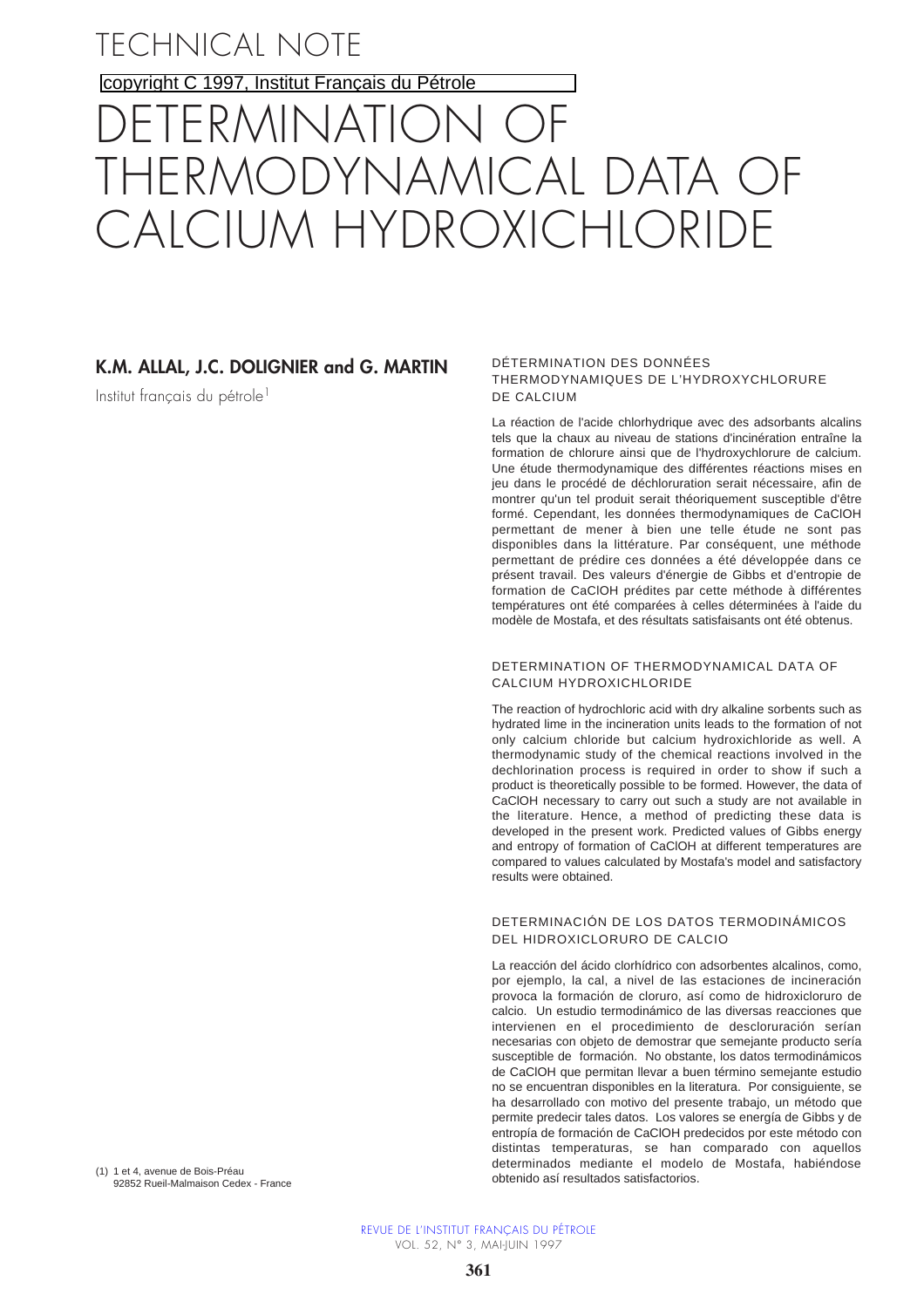# **INTRODUCTION**

It is nowadays frequent to use incineration processes as an alternative to land filling of municipal solid waste. In spite of the obvious advantages such as a significant volume reduction and the energy recovery, such a technology involves aerial releases of acid gases which are very harmful for the environment. Among the most important ones is hydrochloric acid, formed during combustion of PVC. The need for a purification step is therefore compulsory.

A way to reduce the HCl contents in the flue gases is by reaction with dry, fine alkaline sorbents such as calcium hydroxide [1] and [2]. The reaction mechanism of the dechlorination process remains however not fairly well known. As a matter of fact, in some previous works [3, 4, 5], calcium chloride was identified as being the only reaction product formed as shown by reaction 1.

It seems that the reaction mechanism is more complex. Gullet *et al.* [6] were able to identify the presence of other solid phases in the reaction products, in particular calcium hydroxichloride. This compound was in fact detected as soon as 1990 by Kosnyrev [7] when mixing hydrated lime with hydrated calcium chloride. Jozewicz *et al.* [8] have shown afterwards that calcium hydroxide can react with calcium chloride, and have finally proposed the following reaction mechanism:

Ca(OH)2 + 2 HCl ® CaCl2 + 2 H2O – 25.787 kcal/mol (1) DHf <sup>298</sup> =

$$
Ca(OH)2 + HCl \rightarrow CaClOH + H2O
$$
  
\n
$$
\Delta Hf298 = -17.754 \text{ kcal/mol}
$$
 (2)

$$
Ca(OH)2 + CaCl2 \rightarrow 2 CaClOH
$$
  
\n
$$
\Delta Hf298 = -9.725 kcal/mol
$$
 (3)

For a complete representation, the formation of calcium chloride from calcium hydroxichloride is added to the reaction mechanism:

$$
CaClOH + HCl \rightarrow CaCl2 + H2O
$$
  
\n
$$
\Delta H_f^{298} = -8.029 \text{ kcal/mol}
$$
 (4)

It is therefore important to identify accurately the reaction product because it influences the ratio Ca/Cl, which determines the amount of Ca-based sorbents to be used in the dechlorination process. So a thermodynamic study of the above mentioned reactions is required. The data necessary to carry out such a study are however not available in the literature. In the present work, a method to predict them is therefore proposed. It is important to mention also that all these reactions happen at atmospheric pressure and that all the calcium based substances, namelly,  $Ca(OH)_{2}$ ,  $CaCl_{2}$ and CaClOH are in a solid state whereas H<sub>2</sub>O and HCl are in a gas state. Note that reactions 1 to 4 are not independent and that, for instance, reaction 1 is the sum of reactions 2 and 4.

# **1 DEVELOPMENT OF THE METHOD**

The same approach as Kosnyrev [9], but taking into consideration in the present study the effects of the temperature, is proposed to evaluate the free enthalpy of formation of the earth alkali hydroxichloride compounds and particularly calcium hydroxichloride.

The aim hence is to relate the Gibbs energy of formation to the enthalpy of formation. Values of  $\Delta G_f$ versus  $\Delta H_f$  for MeCl<sub>2</sub> and Me(OH)<sub>2</sub>, where Me stands for Be, Mg, Ca, Sr, and Ba, are plotted at different temperatures, and the results are shown in Figures 1 and 2 respectively. It can be seen that a linear relation is obtained in both cases.

$$
\Delta G_{f, \text{MeCl}_2}^{\text{T}} = a_1(\text{T})\Delta H_{f, \text{MeCl}_2}^{\text{T}} + b_1(\text{T}) \tag{5}
$$

$$
\Delta G_{f, \text{Me}(\text{OH})_2}^{\text{T}} = a_2(\text{T}) \cdot \Delta H_{f, \text{Me}(\text{OH})_2}^{\text{T}} + b_2(\text{T}) \quad (6)
$$



Figure 1

Gibbs energy of formation of MeCl<sub>2</sub> compounds as a function of the enthalpy of formation and the temperature.

REVUE DE L'INSTITUT FRANÇAIS DU PÉTROLE VOL. 52, N° 3, MAI-JUIN 1997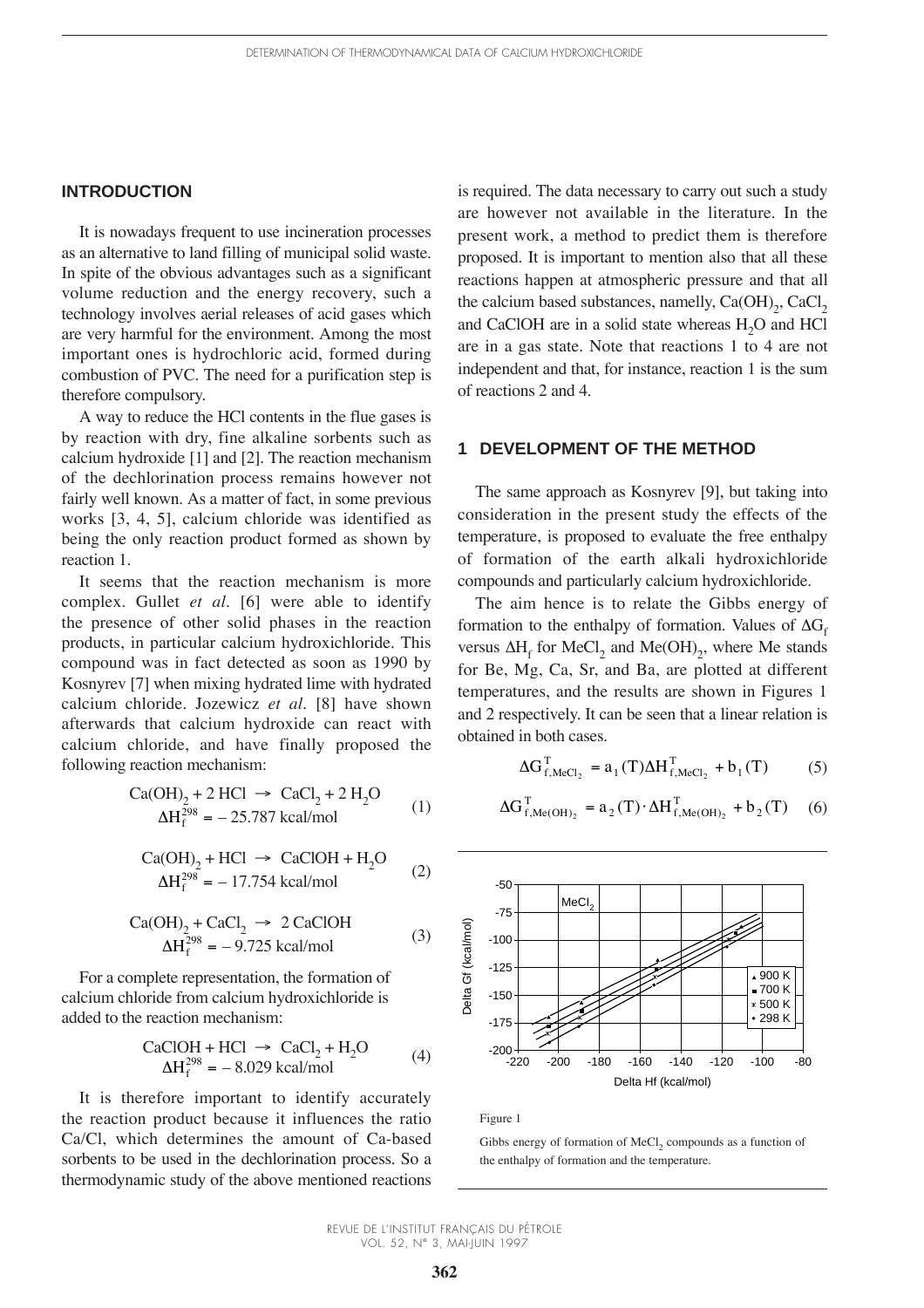

Because the values of the ionic radius of OH-, 0.168 nm [10] and Cl-, 0.181 nm [11] are very close, one can expect a regular variation of the thermodynamic characteristics in the series hydroxide, hydroxichloride and chloride of earth alkali respectively. Since MeClOH is an intermediate compound between MeCl<sub>2</sub> and Me $(OH)$ <sub>2</sub> (substitution of Cl- by OH-), one can as previously relate  $\Delta G_f$  to  $\Delta H_f$ linearly:

$$
\Delta G_{f, \text{MeClOH}}^{\text{T}} = a(\text{T}) \cdot \Delta H_{f, \text{MeClOH}}^{\text{T}} + b(\text{T}) \tag{7}
$$

where

$$
a(T) = \frac{a_1(T) + a_2(T)}{2}
$$
 (8)

$$
b(T) = \frac{b_1(T) + b_2(T)}{2}
$$
 (9)

and  $\Delta H_{f, \text{MeClOH}}^T$ , the enthalpy of formation of the considered earth alkali hydroxichloride at a given temperature. The values of a and b of the earth alkali hydroxichloride reported in Table 1 have been calculated from equation (8) and (9) respectively.

TABLE 1

| Temperature effect on the coefficient a and b |  |
|-----------------------------------------------|--|
|-----------------------------------------------|--|

| T(K)   | a     | b (kcal/mol) |
|--------|-------|--------------|
| 298.15 | 1.010 | 18.429       |
| 400    | 1.016 | 25.423       |
| 500    | 1.023 | 32.323       |
| 600    | 1.036 | 40.525       |
| 700    | 1.019 | 42.036       |
| 800    | 0.993 | 41.932       |
| 900    | 0.975 | 43.3144      |
| 1000   | 0.935 | 39.081       |

## **2 DISCUSSION**

To validate and strengthen this approach, the predicted values of the free enthalpy of formation of magnesium hydroxichloride have been compared to those mentioned in the literature. Table 2 shows that the calculated values are in good agreement with those reported in the Janaf's tables.

#### TABLE 2

Comparison between the predicted and the literature values of the Gibbs energy as a function of the temperature for MgOHCl

| T(K)   | $\Delta H_{\rm f.literature}$<br>(kcal/mol) | $\Delta G_{\rm f.literature}$<br>(kcal/mol) | $\Delta G_{f, predicted}$<br>(kcal/mol) |
|--------|---------------------------------------------|---------------------------------------------|-----------------------------------------|
| 298.15 | $-191.199$                                  | $-174.773$                                  | $-174.68$                               |
| 400    | $-191.080$                                  | $-169.313$                                  | $-168.840$                              |
| 500    | $-190.868$                                  | $-163.893$                                  | $-163.271$                              |
| 600    | $-190.555$                                  | $-158.526$                                  | $-157.563$                              |
| 700    | $-190.140$                                  | $-153.219$                                  | $-152.804$                              |
| 800    | $-189.623$                                  | $-147.979$                                  | $-147.933$                              |
| 900    | $-189.006$                                  | $-142.809$                                  | $-143.114$                              |
| 1000   | $-190.346$                                  | $-137.544$                                  | $-139.691$                              |
|        |                                             |                                             |                                         |

The determination of the Gibbs energy of formation of calcium hydroxichloride from equation (7) requires the knowledge of the enthalpy of formation. It has been thought that it would be interesting to evaluate it from our own measurements and compare it with the values reported in the literature. So it is necessary to prepare a given amount of this compound in order to carry out these measurements.

# **2.1 Preparation**

A solid mixture containing  $80\%$  (mol) Ca(OH)<sub>2</sub> and  $20\%$  (mol) CaCl<sub>2</sub>·2H<sub>2</sub>O was first prepared and then analysed by X-ray diffraction. Figure 3 shows that the same phases as the ones mentioned in a previous work [8] were detected, namely, calcium hydroxide and calcium hydroxichloride. This result suggests that CaClOH is formed when Ca(OH)<sub>2</sub> and CaCl<sub>2</sub>·2H<sub>2</sub>O are contacted according to:

$$
\text{Ca(OH)}_2 + \text{CaCl}_2 \cdot 2\text{H}_2\text{O} \rightarrow 2 \text{ CaClOH} \cdot 2\text{H}_2\text{O} \tag{10}
$$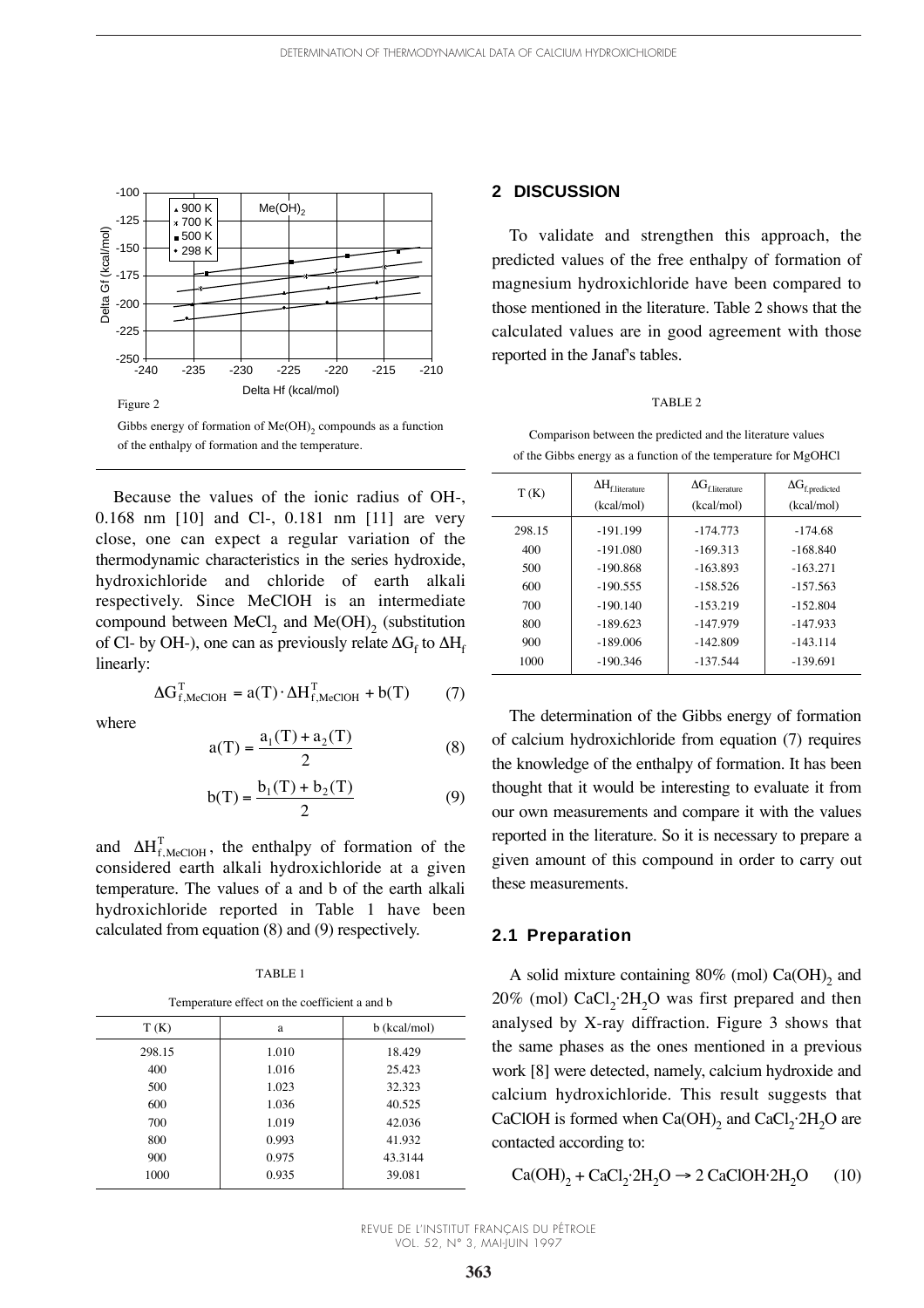

# **2.2 Determination of**  $\Delta H_f$

A few mg of this physical mixture were analysed afterwards by thermogravimetry (TGA), and the thermogram obtained has shown a series of weight losses, as illustrated in Figure 4.



The mass balance suggests that the first weight loss corresponds to the dehydration of the hydrated calcium hydroxichloride according to:

$$
2 \text{ CaClOH} \cdot 2\text{H}_2\text{O} \rightarrow 2 \text{ CaClOH} + 2 \text{H}_2 \tag{11}
$$

the second loss, to the dehydration of the remaining  $Ca(OH)$ <sub>2</sub> according to:

$$
Ca(OH)_2 \rightarrow CaO + H_2O \tag{12}
$$

the third, to the dehydration of CaClOH as:

$$
2 CaClOH \rightarrow CaO \cdot CaCl_2 + H_2O \qquad (13)
$$

and the fourth, to the decarbonation of  $CaCO<sub>2</sub>$  initially present in the mixture,

$$
\text{CaCO}_3 \rightarrow \text{CaO} + \text{CO}_2 \tag{14}
$$

A differential scan calorimetry (DSC) was performed simultaneously to the TGA, and the results are shown in Figure 5.

It can be seen that each of the above mentioned reactions, corresponds an endothermic peak, the area of which is related to the reaction enthalpy. So a graphical integration of the peak corresponding to reaction 13 between 479 and 564°C has given a value of  $\Delta H_p$  equal to 23.718 kcal/mol. One can therefore deduce the enthalpy of formation of calcium hydroxichloride from the following equation: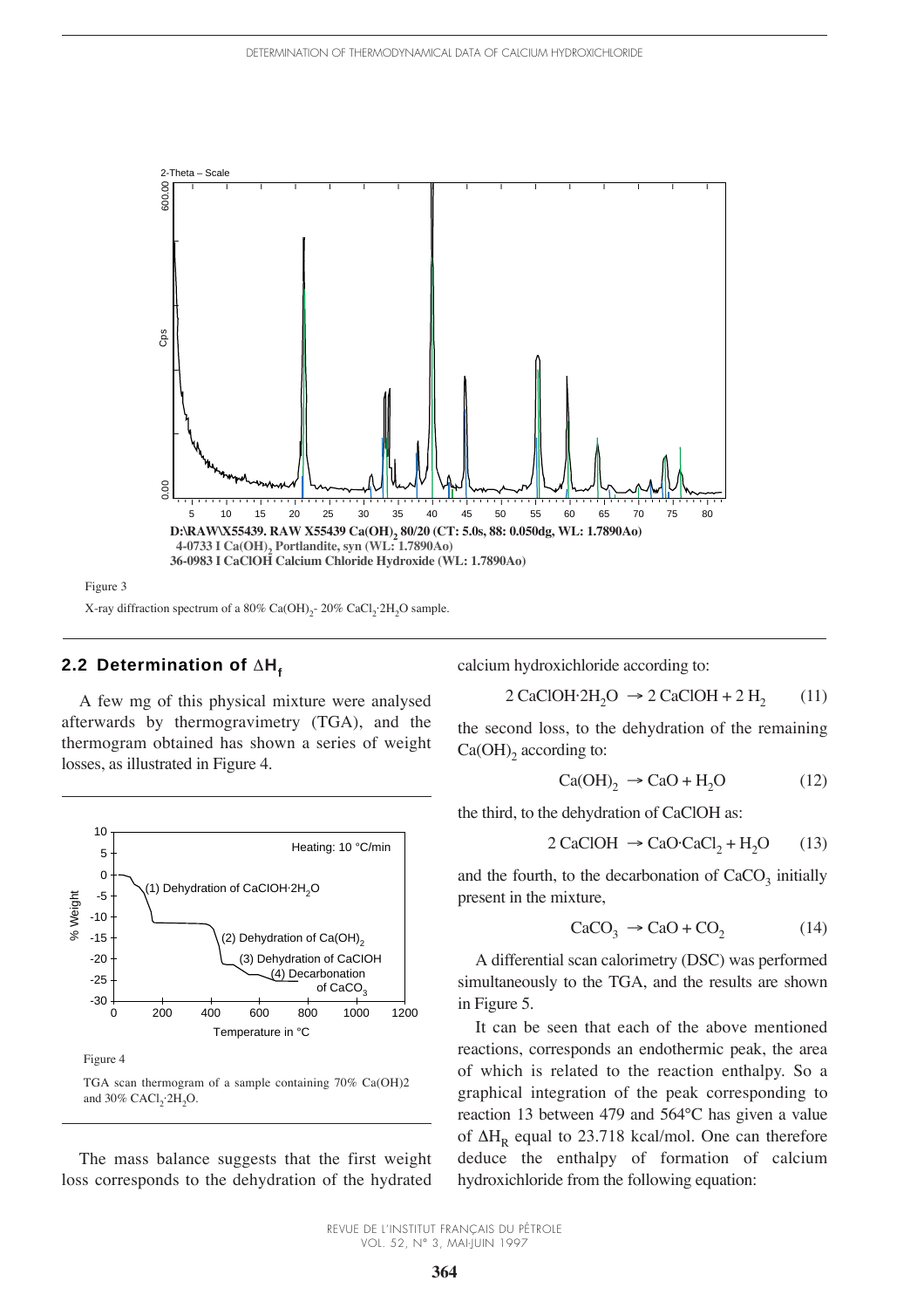$$
\Delta H_{f, CaClOH}^{\mathrm{T}} = \frac{(\Delta H_{f, CaO\text{-}CaCl2}^{\mathrm{T}} + \Delta H_{f,H2O}^{\mathrm{T}} - \Delta H_{R}^{\mathrm{T}})}{2}
$$
 (15)



Figure 5

Differential scan calorimetry of a sample containing 70%  $Ca(OH)2$  and 30%  $CaCl<sub>2</sub>·2H<sub>2</sub>O$ .

A value of  $\Delta H_{fCaClOH}$  equal to – 218.409 kcal/mol has been found. This result agrees fairly well with the literature since a value of  $-217.700$  kcal/mol was given by Kosnyrev [9].

In addition to this, a sample of  $Ca(OH)_{2}$  exposed to HCl stream in a drop tube furnace was prepared for X-ray diffraction (XRD) analysis. The operating conditions were 250°C reaction temperature and 1000 ppm HCl.

It appears from the XRD spectrum represented in Figure 6, that no calcium chloride is formed since the only phase containing chloride detected, is calcium hydroxichloride. Now that the enthalpy of formation has been evaluated, one can use the proposed method to determine the thermodynamic data of CaClOH.

Table 3 gives these data at different temperatures. It is important to note that the specific heat Cp is given as a function of the temperature by means of Mostafa's model [12], which uses a group contribution technique. It is expressed as:

$$
C_p = \sum_{j} n_j \Delta_{a,j} + \left(\sum_{j} n_j \Delta_{b,j} \cdot 10^{-3}\right) \cdot T
$$
  
+ 
$$
\left(\sum_{j} n_j \Delta_{c,j} \cdot 10^{6}\right) \cdot T^{-2} + \left(\sum_{j} n_j \Delta_{d,j} \cdot 10^{-6}\right) \cdot T^2
$$
 (16)



Figure 6

X-ray diffraction spectrum a  $Ca(OH)_{2}$  sample exposed to a HCl gas stream.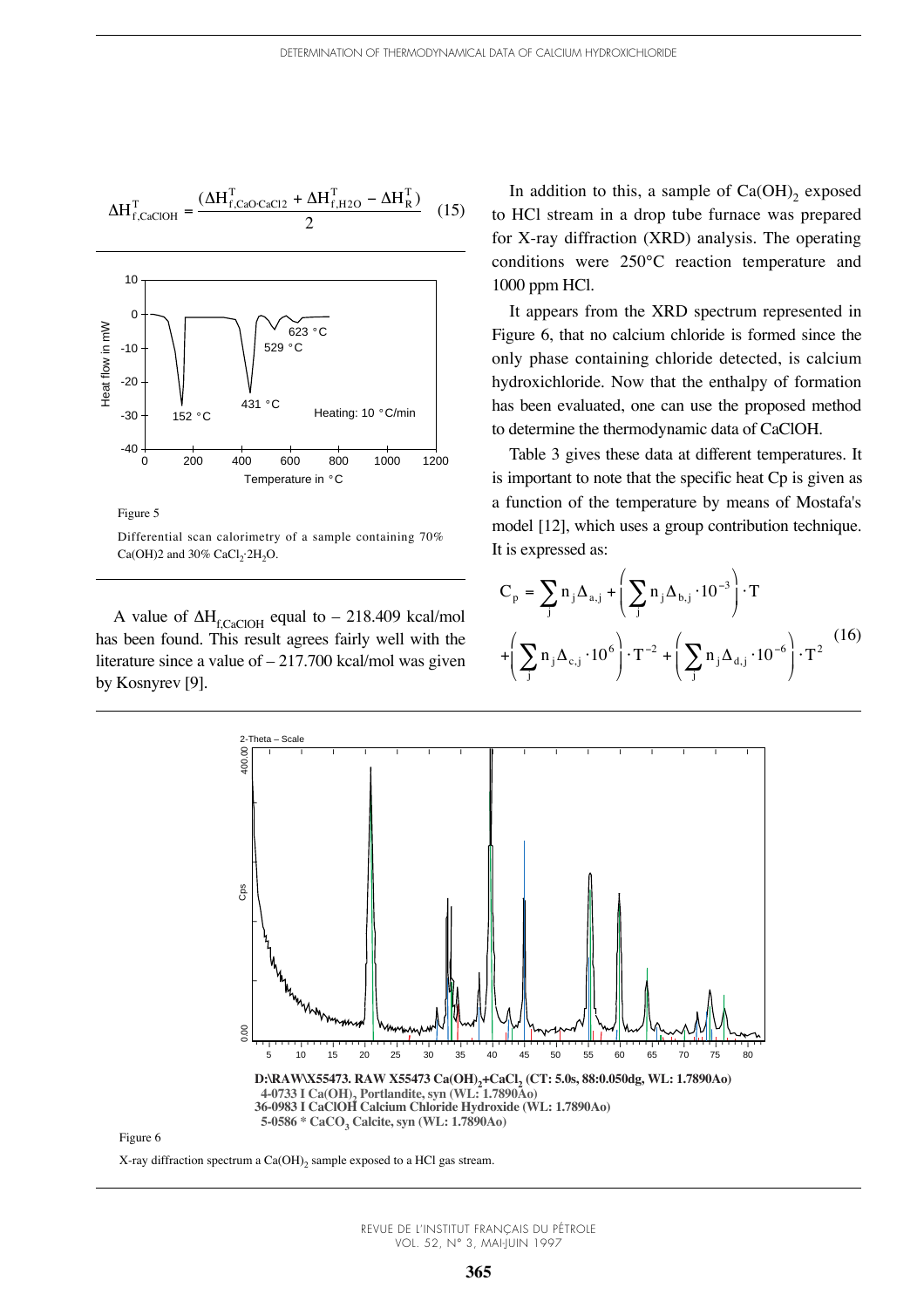TABLE 3 Predicted thermodynamical data of calcium hydroxichloride

| T(K)   | Cp<br>(cal/mol.K) | $\Delta H_{\rm c}$<br>(kcal/mol) | $\Delta G_{\rm f}$<br>(kcal/mol) | $\Delta S_{\rm r}$<br>(kcal/mol) |
|--------|-------------------|----------------------------------|----------------------------------|----------------------------------|
| 298.15 | 18.240            | $-217.700$                       | $-201.448$                       | $-54.509$                        |
| 400    | 20.186            | $-214.761$                       | $-192.773$                       | $-54.967$                        |
| 500    | 21.523            | $-215.598$                       | $-188.234$                       | $-54.708$                        |
| 600    | 22.641            | $-215.587$                       | $-182.823$                       | $-54.606$                        |
| 700    | 23.656            | $-215.348$                       | $-177.404$                       | $-54.206$                        |
| 800    | 24.619            | $-215.003$                       | $-171.660$                       | $-54.180$                        |
| 900    | 25.552            | $-214.594$                       | $-165.916$                       | $-54.088$                        |
| 1000   | 26.468            | $-214.317$                       | $-161.137$                       | $-52.999$                        |

where  $\pi$  is the number of groups of j<sup>th</sup> type in a single compound, and  $\Delta_{i,j}$  the group contribution for i of the j<sup>th</sup> ionic, atomic or ligand molecule group. Substituting the values of  $\Delta_{i,j}$  for CaClOH, given in Table 4, into equation (10) leads to:

$$
C_{p,CaClOH} = 18.181 + 8.345.10^{-3}T
$$
  
+0.216 \tcdot 10<sup>6</sup>T<sup>-2</sup> + 0.166 \tcdot 10<sup>-6</sup>T<sup>2</sup> (cal/mol.K) (17)

#### TABLE 4

Group contribution involved in equation (17) for the prediction of the specific heat of calcium hydroxide

| Group  | n1 | $\Delta$ a,j | $\Delta b$ , i | $\Delta c$ , i | Δd,j     |
|--------|----|--------------|----------------|----------------|----------|
| $Ca++$ |    | 4.897        | $-1.489$       | $-0.006$       | $-0.770$ |
| Cl-    |    | 6.366        | 2.482          | $-0.060$       | 0.157    |
| $OH-$  |    | 6.918        | 7.352          | $-0.150$       | 0.779    |

The values of the enthalpy of formation reported in Table 2 are determined from the widely known relation given by (13), expressing the enthapy as a function of the specific heats. In the case of CaClOH formation, the specific heat variation is expressed as:

$$
\Delta C_{p} = C_{p,CaClOH} - C_{p,Ca}
$$
  
- 0.5(C<sub>p,O<sub>2</sub></sub> + C<sub>p,H<sub>2</sub></sub> + C<sub>p,C1<sub>2</sub></sub>) (18)

The values of the entropy given in Table 2 were deduced when equalizing equation (7) with the following relation:

$$
\Delta G_f^T = \Delta H_f^T - T \cdot \Delta S_f^T \tag{19}
$$

hence,

$$
\Delta S_f^T = \frac{\Delta H_f^T [1 - a(T)] - b(T)}{T}
$$
 (20)

Figure 7 shows a comparison between the values of  $\Delta S_f$  determined from the proposed model

represented by equation (20) and those predicted when substituting equation (18) into the following relation:

$$
\Delta S_f^T = \Delta S_f^{298} + \int_{298}^T \frac{\Delta C_p}{T} \cdot dT \tag{21}
$$





Comparison between predicted values of  $DS_f$  versus the temperature.

It can be seen that a fairly good agreement is obtained, particularly at low temperature. Similarly, a comparison between the values of the Gibbs energy estimated by the proposed method (equation (7)) and those determined by the known thermodynamic relation expressing the Gibbs energy as a function of the specific heats and the temperature, are presented in Figure 8. Here too, a good agreement is obtained. Note that the use of Mostafa's model is necessary to determine the value of  $\Delta Cp$ .



Figure 8

Comparison between predicted values of  $DG_f$  versus the temperature.

REVUE DE L'INSTITUT FRANÇAIS DU PÉTROLE VOL. 52, N° 3, MAI-JUIN 1997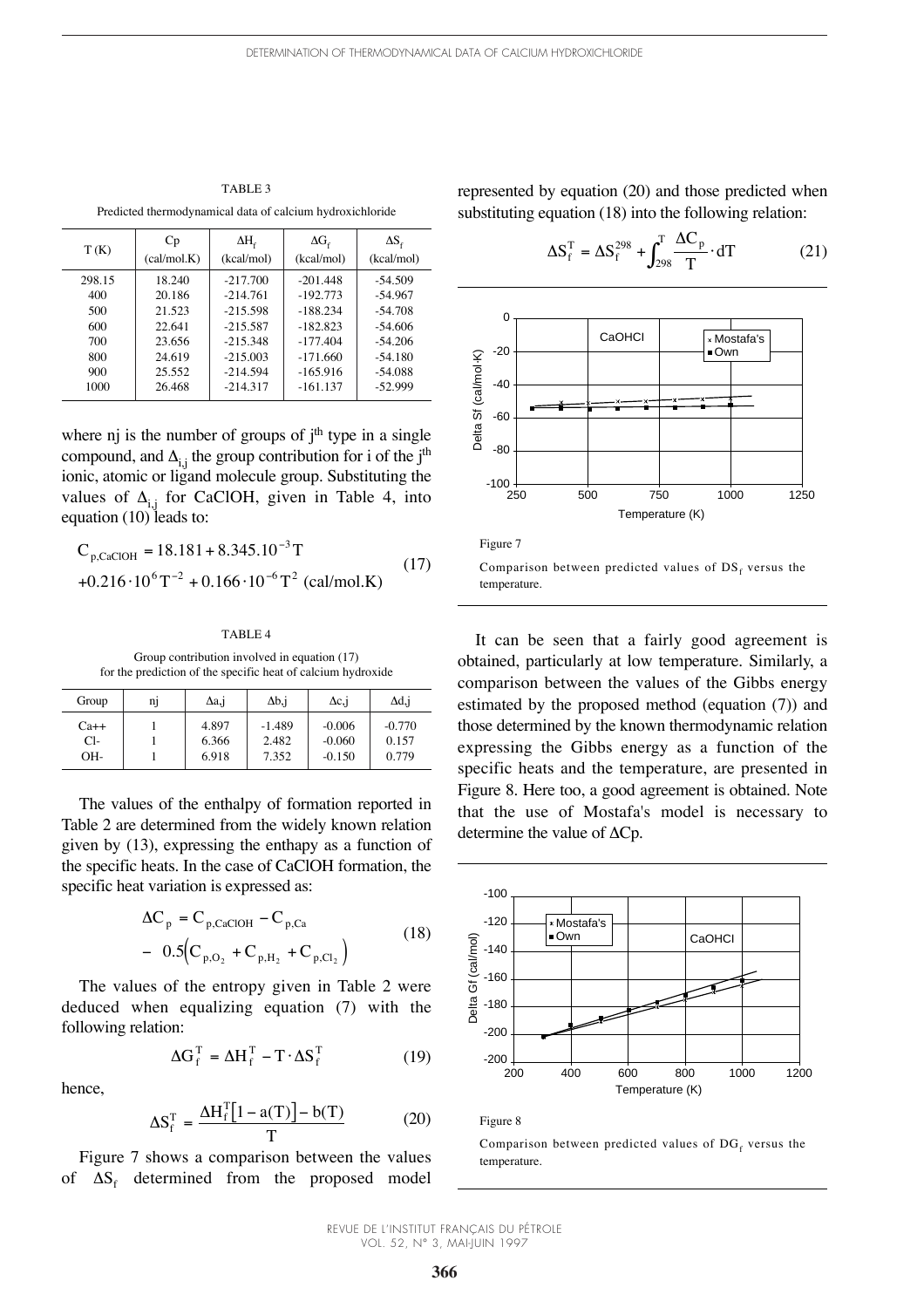Now that the thermodynamic data of CaClOH have been evaluated and validated by the above mentioned comparisons, a thermodynamic study of the chemical reactions involved during the dechlorination process could be done.

The effect of temperature on the equilibrium constant K of reactions 1, 2, 3 and 4 is represented in Figure 9. It can be seen first, as far as equilibrium thermodynamics is concerned, that all the reactions involved in the mechanism are possible in the temperature range considered.



In addition, a temperature increase leads to a decrease of the equilibrium constant, agreeing therefore with thermodynamic laws since all the considered reactions are exothermic.

The results as presented here give the final equilibrium state of the considered system but no informations about the reaction mechanism. However, the analytical measurements conducted by X-ray diffraction and thermogravimetry seem to indicate that calcium hydroxichloride is actually formed during the dechlorination process according to reactions 2 and 3.

To broaden the range of validity of this proposed method, values of  $\Delta G_f^{298}$  of other compounds from an other class of elements of the periodic table, for instance the aluminium class, have been calculated.

Table 5 shows, indeed, that the predicted values agree fairly well with the ones mentioned in the literature [14].

#### TABLE 5

Comparison between the predicted and the literature values of the Gibbs energy of formation of other compounds at 298 K

| Compounds    | $\Delta G$ (literature)<br>(kcal/mol) | $\Delta G$ (predicted)<br>(kcal/mol) | $\%$ error |
|--------------|---------------------------------------|--------------------------------------|------------|
| <b>AIOOH</b> | $-210.59$                             | $-214.39$                            | 1.80       |
| A1OC1        | $-175.58$                             | $-168.65$                            | 3.94       |
| <b>BOOH</b>  | $-176.37$                             | $-173.29$                            | 1.75       |
| BOC1         | $-152.54$                             | $-149.75$                            | 1.83       |

# **CONCLUSION**

A method of evaluating the thermodynamical data of the earth alkali hydroxichlorides and in particular CaClOH has been developed in the present work. The predicted values of  $\Delta G_f$  and  $\Delta S_f$  have shown to be in good agreement with those either evaluated by other technics or mentioned in the literature. The thermodynamical study of the reactions involved as well as the experimental analysis indicate that, calcium hydroxichloride could be formed during the dechlorination process, and that the formation of calcium chloride seems to be subsequent to the total conversion of calcium hydroxide into calcium hydroxichloride.

# **NOMENCLATURE**

- a coefficient in the linear relation for the prediction of  $\Delta G$ <sub>c</sub> of MeClOH
- $a_1$  coefficient in the linear relation for the prediction of  $\Delta G_f$  of MeCl<sub>2</sub>
- $a<sub>2</sub>$  coefficient in the linear relation for the prediction of  $\Delta G_f$  of Me(OH)<sub>2</sub>
- b coefficient in the linear relation for the prediction of  $\Delta G_f$  of MeClOH in kcal/mol
- $b<sub>1</sub>$  coefficient in the linear relation for the prediction of  $\Delta G_f$  of MeCl<sub>2</sub> in kcal/mol
- $b<sub>2</sub>$  coefficient in the linear relation for the prediction of  $\Delta G_f$  of Me(OH) in kcal/mol
- $Cp$  specific heat in cal/(mol $\cdot$ K)
- nj number of groups of the jth type in a single compound being predicted
- T absolute temperature in K